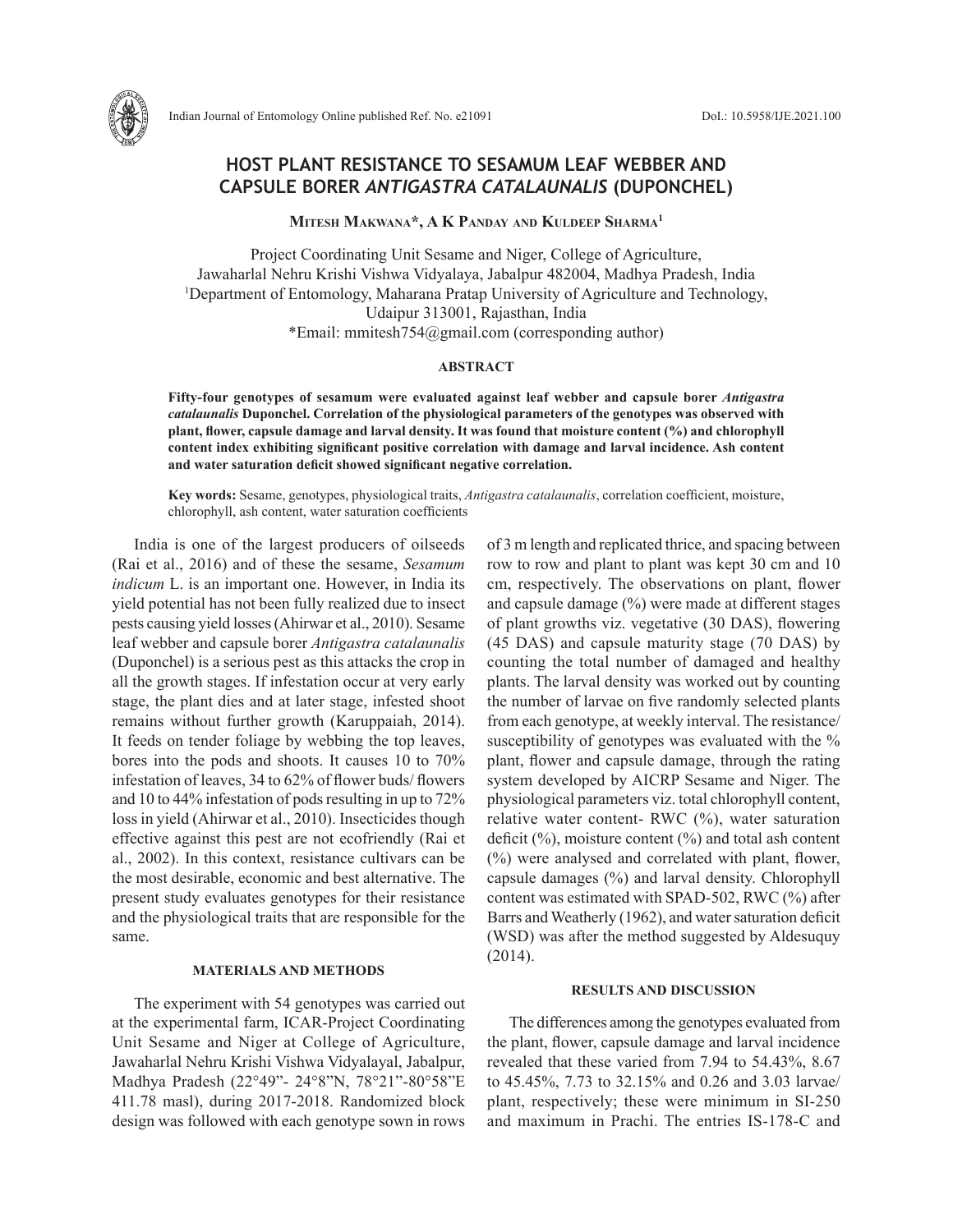| Table 1. Physiological traits of sesame genotypes and larval density and damage by A. catalaunalis |  |  |
|----------------------------------------------------------------------------------------------------|--|--|
|                                                                                                    |  |  |

|           |                 |          | Damage (%) |        |         | Physiological traits (%) |          |                   |            |             |
|-----------|-----------------|----------|------------|--------|---------|--------------------------|----------|-------------------|------------|-------------|
|           |                 | Larval   |            |        |         |                          | Moisture | Relative          | Water      | Chlorophyll |
| S.No.     | Treatment       | density/ | Plant      | Flower | Capsule | Ash                      | content  | water             | saturation | content     |
|           |                 | plant    |            |        |         | content                  |          | content           | deficit    | index       |
| 1.        | SI-3237         | 2.15     | 24.25      | 32.38  | 21.20   | 2.95                     | 94.33    | $\frac{46.51}{9}$ | 53.49      | 42.78       |
| 2.        | IC-131607       | 2.02     | 19.38      | 22.36  | 17.29   | 3.15                     | 90.00    | 42.15             | 57.85      | 37.11       |
| 3.        | SI-3179         | 1.76     | 21.65      | 24.73  | 18.61   | 3.00                     | 93.33    | 43.32             | 56.68      | 39.84       |
| 4.        | SI-3231         | 0.76     | 11.70      | 15.81  | 11.94   | 4.43                     | 81.00    | 35.54             | 64.46      | 33.08       |
| 5.        | EC-33507        | 0.67     | 12.70      | 18.03  | 12.32   | 4.00                     | 82.50    | 36.61             | 63.39      | 33.30       |
|           |                 |          |            | 20.50  |         |                          |          |                   | 57.90      |             |
| 6.        | IS-321          | 1.33     | 15.08      |        | 17.09   | 3.30                     | 89.17    | 42.10             |            | 36.97       |
| 7.        | SI-1156         | 0.82     | 13.05      | 13.51  | 11.81   | 4.35                     | 80.50    | 35.13             | 64.87      | 33.01       |
| 8.        | EC-335011-A     | 1.39     | 18.99      | 18.09  | 18.69   | 3.00                     | 94.00    | 43.19             | 56.81      | 39.95       |
| 9.        | EC-334990       | 0.64     | 9.84       | 13.74  | 9.16    | 4.93                     | 78.83    | 26.56             | 73.44      | 31.08       |
| 10.       | EC-334989       | 0.67     | 12.94      | 13.95  | 12.68   | 4.35                     | 82.48    | 36.69             | 63.31      | 33.66       |
| 11.       | ICA-14146-A     | 0.94     | 13.53      | 18.33  | 13.37   | 4.20                     | 83.45    | 37.34             | 62.66      | 34.10       |
| 12.       | BC-303427       | 1.61     | 21.54      | 17.47  | 21.49   | 3.05                     | 95.00    | 46.69             | 53.31      | 42.82       |
| 13.       | IS-665          | 1.30     | 16.95      | 25.70  | 16.18   | 3.50                     | 89.00    | 41.85             | 58.15      | 35.55       |
| 14.       | SI-3234         | 1.70     | 18.64      | 12.08  | 19.31   | 3.07                     | 94.00    | 44.64             | 55.36      | 40.54       |
| 15.       | EC-334280       | 0.91     | 12.61      | 18.66  | 13.80   | 4.23                     | 83.53    | 37.76             | 62.24      | 34.35       |
| 16.       | S-0182-I        | 0.94     | 15.84      | 19.74  | 16.22   | 3.43                     | 89.33    | 41.95             | 58.05      | 35.82       |
| 17.       | IS-475          | 0.70     | 16.00      | 18.07  | 16.10   | 3.70                     | 89.05    | 41.19             | 58.81      | 35.49       |
| 18.       | EC-334983       | 0.55     | 15.17      | 25.62  | 15.75   | 3.37                     | 87.00    | 40.23             | 59.77      | 35.10       |
| 19.       | KIS-375         | 1.12     | 13.41      | 19.37  | 14.51   | 3.52                     | 86.50    | 38.66             | 61.34      | 34.93       |
| 20.       | Agra-balik      | 0.67     | 13.61      | 16.11  | 14.24   | 3.77                     | 86.00    | 38.27             | 61.73      | 34.63       |
| 21.       | $IS-100-8$      | 0.79     | 13.51      | 20.23  | 12.65   | 4.00                     | 82.57    | 36.71             | 63.29      | 33.53       |
| 22.       | SI-1679         | 1.12     | 16.39      | 20.57  | 16.13   | 3.58                     | 89.40    | 41.14             | 58.86      | 35.28       |
| 23.       | $SI-76-1$       | 0.73     | 10.80      | 13.95  | 9.90    | 4.47                     | 80.55    | 26.90             | 73.10      | 31.76       |
| 24.       | EC-334984       | 0.73     | 10.61      | 14.08  | 9.57    | 4.28                     | 80.00    | 26.59             | 73.41      | 31.16       |
| 25.       | SP-1144         | 0.88     | 9.94       | 13.83  | 9.88    | 4.77                     | 80.50    | 26.62             | 73.38      | 31.61       |
| 26.       | IS-723          | 1.12     | 14.67      | 24.96  | 15.65   | 3.78                     | 86.05    | 40.09             | 59.91      | 40.20       |
| 27.       | IS-253          | 0.70     | 12.92      | 21.97  | 12.81   | 4.05                     | 82.50    | 36.57             | 63.43      | 35.60       |
| 28.       | S-0388          | 1.30     | 17.12      | 21.66  | 17.08   | 3.05                     | 89.45    | 42.07             | 57.93      | 34.47       |
| 29.       | ES-75-2-84      | 0.85     | 15.19      | 25.89  | 15.40   | 3.52                     | 86.00    | 40.31             | 59.69      | 32.80       |
| 30.       | ES-334966       | 0.76     | 13.22      | 22.56  | 13.44   | 4.22                     | 82.50    | 37.40             | 62.60      | 34.18       |
| 31.       | ES-81           | 0.64     | 13.90      | 19.71  | 11.10   | 4.38                     | 80.95    | 35.13             | 64.87      | 32.71       |
| 32.       | IC-199443       | 0.91     | 12.31      | 18.26  | 12.38   | 4.23                     | 82.45    | 36.17             | 63.83      | 33.18       |
| 33.       | EC-334995       | 0.55     | 11.32      | 21.40  | 10.17   | 4.13                     | 79.55    | 26.95             | 73.05      | 32.15       |
| 34.       | EC-3349997      | 1.70     | 22.01      | 21.85  | 19.07   | 2.90                     | 93.55    | 44.22             | 55.78      | 40.33       |
| 35.       | KMR-1           | 0.73     | 14.03      | 12.93  | 13.04   | 3.58                     | 82.95    | 37.21             | 62.79      | 34.00       |
| 36.       | ES-62           | 0.67     | 9.56       | 13.08  | 9.72    | 4.95                     | 80.40    | 26.24             | 73.76      | 31.28       |
| 37.       | SI-2192         | 0.42     | 9.95       | 13.54  | 9.82    | 4.75                     | 80.45    | 26.49             | 73.51      | 31.51       |
| 38.       | $IS-17$         | 0.97     | 10.93      | 14.44  | 10.05   | 4.15                     | 80.92    | 26.29             | 73.71      | 32.01       |
| 39.       | IS-722-2-84     | 1.70     | 20.28      | 23.54  | 18.41   | 3.45                     | 92.50    | 43.11             | 56.89      | 39.02       |
| 40.       | IS-3179         | 0.85     | 14.99      | 18.16  | 13.98   | 3.82                     | 85.82    | 37.94             | 62.06      | 34.37       |
| 41.       | IS-446-1-64     | 0.52     | 9.19       | 13.67  | 8.87    | 6.23                     | 78.55    | 25.80             | 74.20      | 24.84       |
| 42.       | IS-391          | 1.03     | 11.09      | 17.16  | 11.32   | 4.28                     | 80.25    | 35.24             | 64.76      | 32.99       |
| 43.       | EC-303440-B     | 0.52     | 10.91      | 11.47  | 9.99    | 4.38                     | 80.65    | 26.97             | 73.03      | 31.94       |
| 44.       | IS-461-1-84-I   | 1.36     | 16.47      | 20.76  | 16.20   | 3.38                     | 89.55    | 41.91             | 58.09      | 35.67       |
| 45.       | ES-335005       | 0.61     | 9.34       | 12.00  | 8.56    | 5.53                     | 78.30    | 25.44             | 74.56      | 24.57       |
| 46.       | NIC-163-88      | 1.48     | 17.48      | 22.05  | 18.41   | 3.33                     | 92.45    | 43.15             | 56.85      | 39.26       |
| 47.       | SI-995          | 0.55     | 10.83      | 14.83  | 9.90    | 4.40                     | 80.60    | 26.54             | 73.46      | 31.72       |
| 48.       | SI-1345         | 0.91     | 12.59      | 17.50  | 11.84   | 4.40                     | 80.22    | 35.25             | 64.75      | 33.00       |
| 49.       | $SI-63$         | 1.73     | 18.38      | 21.30  | 18.89   | 3.23                     | 92.85    | 43.83             | 56.17      | 39.98       |
| 50.       | EC-334993       | 2.17     | 25.51      | 34.49  | 28.02   | 2.90                     | 95.37    | 49.64             | 50.36      | 45.65       |
| 51.       | SI-250          | 0.26     | 7.94       | 8.67   | 7.73    | 6.50                     | 74.33    | 22.60             | 77.40      | 23.45       |
| 52.       | IS-178-C        | 0.36     | 8.56       | 9.44   | 8.24    | 6.25                     | 75.00    | 24.17             | 75.83      | 24.22       |
| 53.       | Prachi          | 3.03     | 54.43      | 45.45  | 32.15   | 1.83                     | 97.70    | 56.27             | 43.73      | 49.16       |
| 54.       | $TC-25$         | 2.66     | 48.27      | 42.17  | 29.20   | 2.07                     | 96.55    | 51.68             | 48.32      | 46.18       |
| $SEm \pm$ |                 | 0.10     | 0.48       | 4.93   | 4.01    | 0.05                     | 0.08     | 0.05              | 0.05       | 0.05        |
|           | $CD (p=0.05\%)$ | 0.28     | 1.17       | 13.81  | 12.09   | 0.13                     | 0.20     | 0.13              | 0.13       | 0.12        |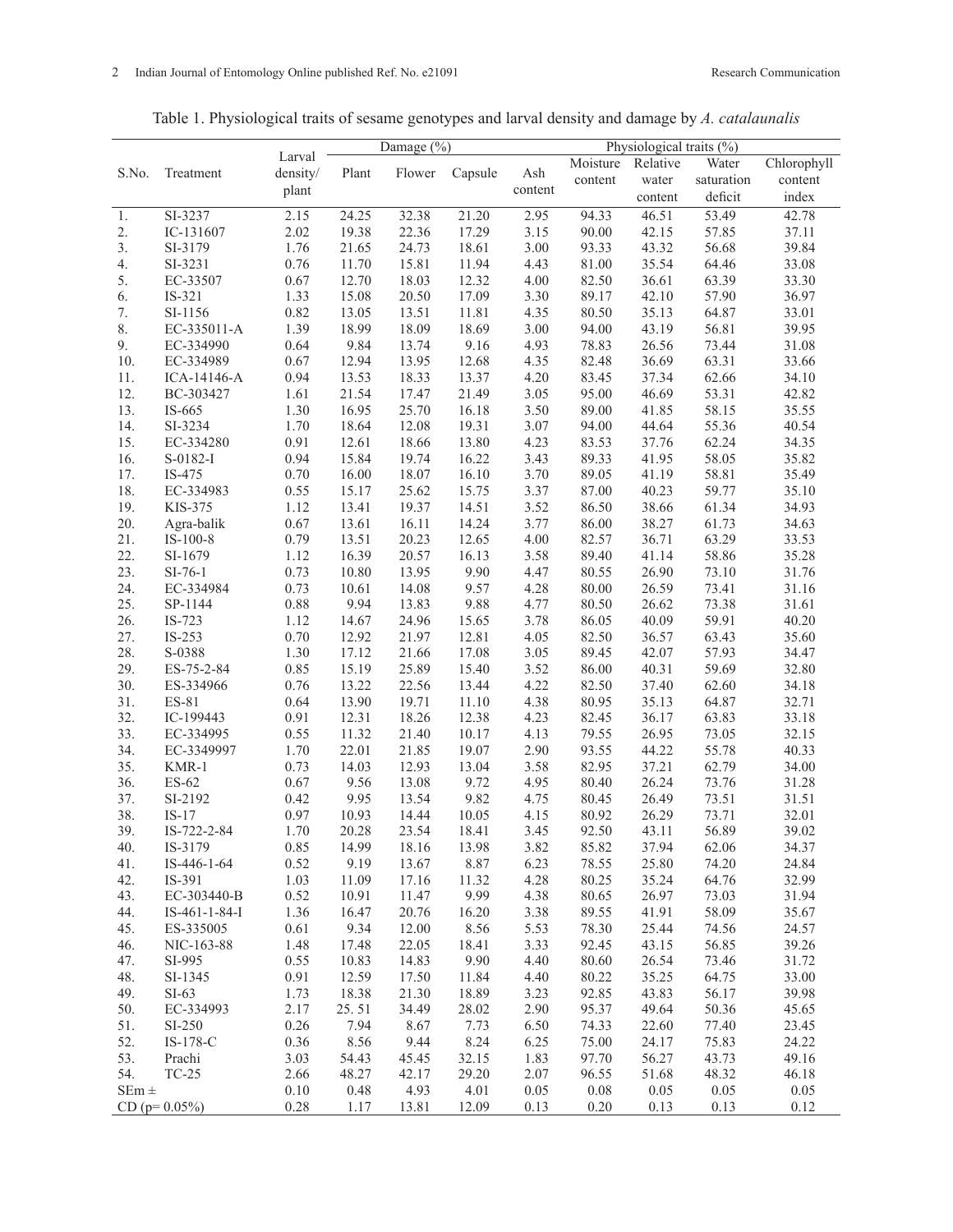Host plant resistance to sesamum leaf webber and capsule borer *Antigastra catalaunalis* (Duponchel) 3 Mitesh Makwana et al.

| Correlation of                       | Larval<br>incidence | Plant<br>damage | Flower<br>damage | Capsule<br>damage | Ash<br>content | Moisture<br>content | Relative<br>water | Water<br>saturation | Chlorophyll<br>content |
|--------------------------------------|---------------------|-----------------|------------------|-------------------|----------------|---------------------|-------------------|---------------------|------------------------|
|                                      |                     | $(\%)$          | (%)              | $(\%)$            | $(\%)$         | $(\%)$              | content           | deficit             | index $(\% )$          |
|                                      |                     |                 |                  |                   |                |                     | $(\%)$            | $(\%)$              |                        |
| Larval incidence                     | 1.00                |                 |                  |                   |                |                     |                   |                     |                        |
| Plant damage $(\% )$                 | $0.88**$            | 1.00            |                  |                   |                |                     |                   |                     |                        |
| Flower damage $(\% )$                | $0.79*$             | $0.86**$        | 1.00             |                   |                |                     |                   |                     |                        |
| Capsule damage $(\% )$               | $0.92**$            | $0.91**$        | $0.85**$         | 1.00              |                |                     |                   |                     |                        |
| Ash content $(\% )$                  | $-0.80**$           | $-0.75*$        | $-0.75*$         | $-0.87**$         | 1.00           |                     |                   |                     |                        |
| Moisture content $(\% )$             | $0.87**$            | $0.77*$         | $0.71*$          | $0.93**$          | $-0.91**$      | 1.00                |                   |                     |                        |
| Relative water<br>content $(\% )$    | $0.83**$            | $0.78*$         | $0.78*$          | $0.93**$          | $-0.90**$      | $0.92**$            | 1.00              |                     |                        |
| Water saturation<br>deficit $(\% )$  | $-0.83**$           | $-0.78*$        | $-0.78*$         | $-0.93**$         | $0.90**$       | $-0.92$             | $-0.98**$         | 1.00                |                        |
| Chlorophyll content<br>index $(\% )$ | $0.89**$            | $0.83**$        | $0.79*$          | $0.95**$          | $-0.94**$      | $0.93**$            | $0.92**$          | $-0.92**$           | 1.00                   |

Table 2. Physiological traits of sesame genotypes vs larval incidence and damage by *A. catalaunalis*

ES-335005 were found promising in all three stages of plant growth with 8.56 and 9.34%, 9.44 and 12.00%, and 8.24 and 8.56% plant, flower and capsule damage, respectively; as regards larval incidence (0.26 larvae/ plant/ week), least values were with SI-250 followed by IS-178-C (0.36 larvae/ plant/ week); and maximum was observed on the  $56<sup>th</sup> DAS$  (1.82 larvae/ plant) and minimum was recorded on 14th DAS (0.28 larvae/ plant) (Table 1). The present results are in conformity with the findings of Swapna et al. (2021) on the relative resistance/ susceptibility showing the 10 genotypes viz., IC-14120-1, SI-225, Jagtiala til-1, JCS 3980, JCS 3981, JCS 4053, JCS 3886, JCS 4120, YLM 11 and YLM 66 as less susceptible. Makwana et al. (2020) observed that the genotypes viz., SI-250, IS-178-C and ES-335005 were found promising. Similarly, Choudhary et al. (2018) screened 15 varieties and found that none was immune.

The significant differences were observed among the genotypes in their physiological traits. The ash content  $\frac{6}{6}$  was from 1.83 to 6.50%, being the lowest in Prachi and maximum with SI-250. The entries SI-250 (6.50%) followed by IS-178-C (6.25%) and IS-446-1-64 (6.23%) recorded comparatively higher ash content while the lowest ash content was recorded in entries TC-25 (2.07%), EC-334993 (2.90%) and EC-3349997 (2.90%). The moisture content was from 74.33 to 97.70%, maximum being with Prachi (97.70%) followed by TC-25 (96.55%) and EC-334993 (95.37%), and the least (74.33%) with SI-250 followed by IS-178-C (75.00%). The relative water content  $(\%)$ ranged from 22.60 to 56.27%, being lowest (22.60%) in SI-250 followed by IS-178-C (24.17%), while the maximum was in Prachi (56.27%) followed by TC-25  $(51.68\%)$ . The highest  $(\% )$  water saturation deficit was

in genotype SI-250 (77.40%) followed by IS-178-C (75.83%), with the least value (43.73%) being in Prachi followed by TC-25 (48.32%). The chlorophyll content index ranged from 23.45 to 49.16%, the least being in SI-250 (23.45%) followed by IS-178-C (24.22%), and the maximum (49.16%) was in Prachi followed by TC-25 (46.18%) and EC-334993 (45.65%) (Table 1).

Correlation coefficients of plant, flower, capsule damage (%) and larval density with physiological traits showed that the plant ( $r= 0.88$ ), flower (0.79) and capsule damage (0.92) showed significant strong positive relationship with larval incidence. Moisture content (%) and relative water content (%) revealed a significant positive correlation with larval incidence (r= 0.87 and  $r= 0.83$ ), and % plant ( $r= 0.77$  and  $r= 0.78$ ), flower ( $r= 0.71$ and  $r= 0.78$ ) and capsule damage ( $r=$ 0.93 and  $r=0.78$ ). Ash content (%) and water saturation deficit (%) exhibited a significant negative correlation with larval incidence ( $r=$  - 0.80 and  $r=$  - 0.83), % plant  $(r=- 0.75$  and  $r=- 0.78$ ), flower  $(r=- 0.75$   $r=- 0.78)$  and capsule damage  $(r= -0.87$  and  $r= -0.93$ ). Chlorophyll content index, showed significant positive correlation with larval incidence ( $r= 0.89$ ), plant ( $r= 0.83$ ), flower  $(r= 0.79)$  and capsule damage  $(r= 0.95)$  (Table 2). The present findings are in conformity with those of Elanchezhyan et al. (2009) in brinjal hybrid Swetha that was highly resistant to shoot and fruit borer because of ash content (12.3%), total phenols (7.6 mg g-1), lowest moisture content (78.4%), total chlorophyll (1.2 mg g-1) and total sugars (5.8 mg g-1). Similarly, Imtiaz et al. (2015) observed that the ash and fat content were significantly negatively correlated while moisture and protein were significant positively correlated with the incidence of *Aphis gossypii*, *Amrasca biguttula biguttula* and *Leucinodes orbonalis,* respectively. In the